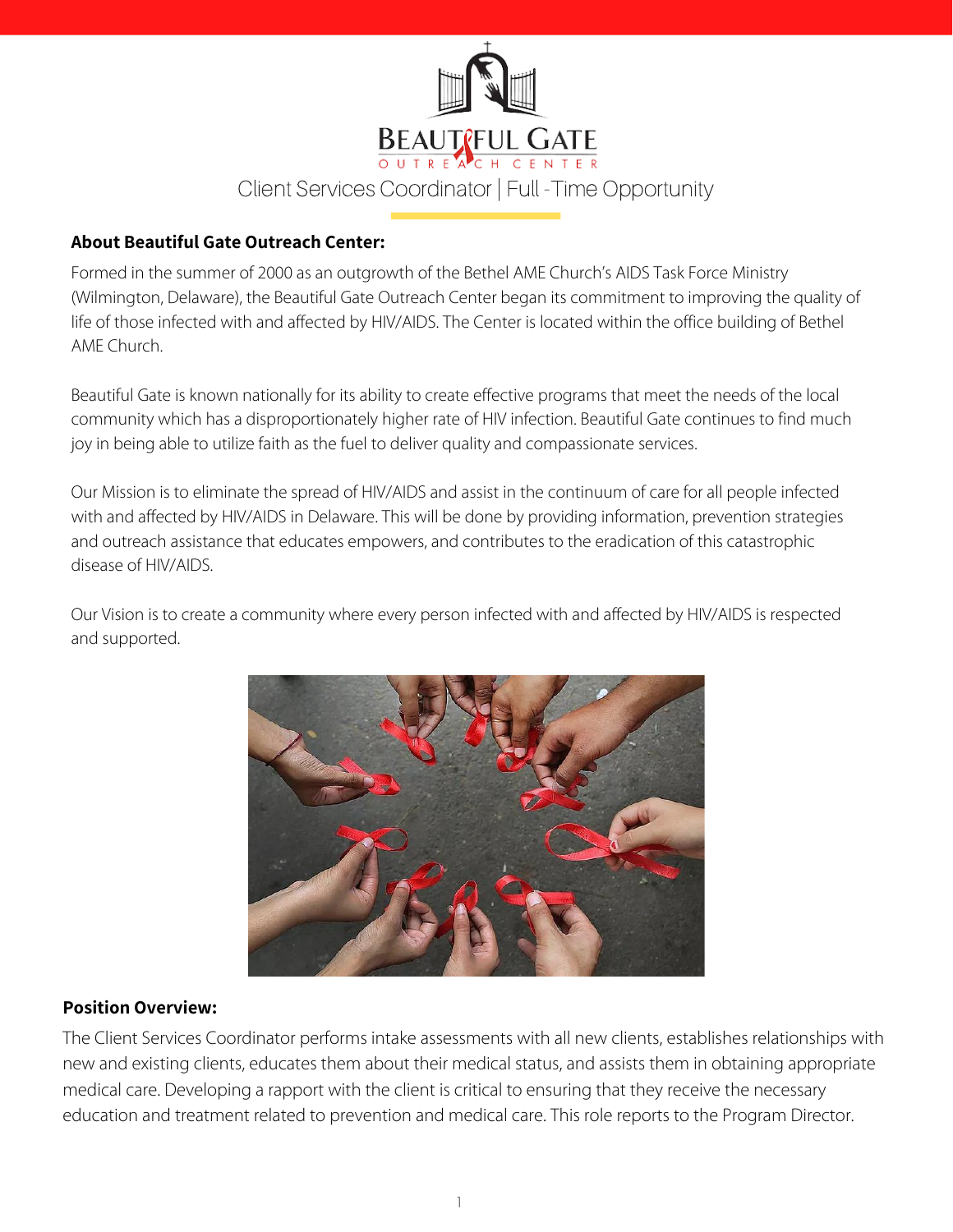# **Job Responsibilities:**

- Work with clients to assess and improve their knowledge and ability to decrease the potential for transmitting HIV to others and/or impacting their own health through co-infection
- Provide support and follow-up to HIV/AIDS clients to assist them in obtaining services (may accompany clients to appointments and visit clients in hospitals)
- Make calls and hold meetings with individual clients and their partners
- Educate and enable clients to better understand their treatment options, treatment in general, and to make informed and conscientious HIV treatment decisions
- Seeks out and schedules appropriate external speakers for monthly support group meetings
- Advocate for clients when accessing treatment and/or medical care for HIV and related illnesses
- Work with the BGOC team in outreach efforts to promote the work and services of Beautiful Gate Outreach Center (BGOC)
- Provide HIV test counseling for rapid HIV testing sessions
- Document new client intakes, referrals for, and linkage to medical care and support services per the Minority AIDS Initiative and/or Early Intervention Services programs
- Document the type of interaction/counseling provided to clients, (i.e., face to face, phone, or group meeting) and the amount of time of the interaction/counseling
- Enter a summary of interaction with the client in the individual client file
- Submit Ryan White (EIS) enrollment forms as appropriate
- Prepare BGOC for Medical Team visits
- Regularly engage in outreach efforts to find new positive or out of care HIV+ clients and connect them to Ryan White services and medical care
- Receive and record medical appointments for the medical team
- Develop and document education and support group meetings designed to help clients navigate and understand the HIV system of care
- Strive to attain measurable goals established by service contracts
- Knowledge of the daily procedures and protocols needed for daily management and function of BGOC
- Enter office test form data into the BGOC test file database and Evaluation Web database (required by DPH). This includes initial entry and quality checks
- Maintenance of confidential information
- Assist with daily opening and closing of the BGOC office for daily operations
- Compile information needed for monthly and ad hoc reports

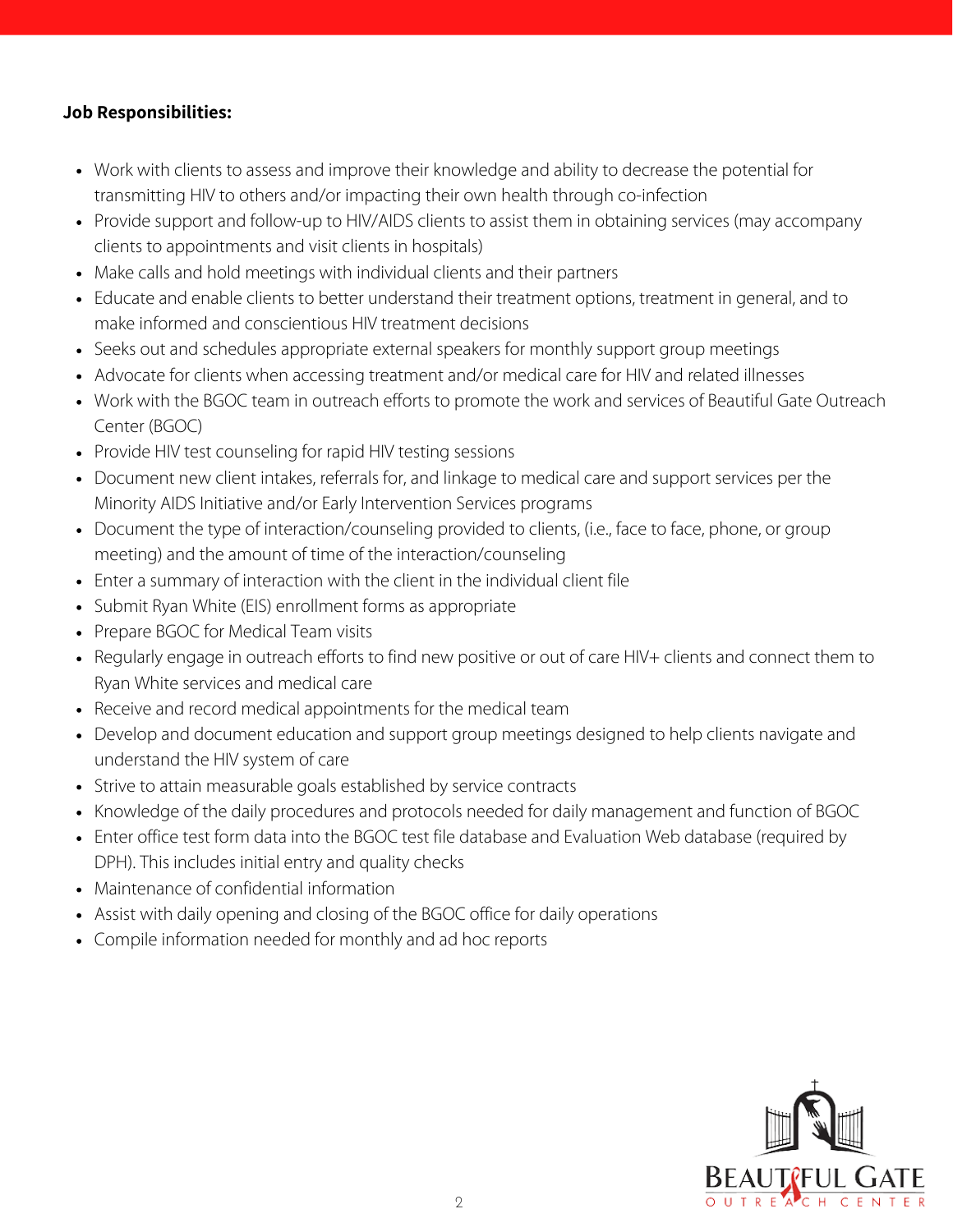# **Preferred Qualifications:**

- HIV counseling and testing certification (Delaware)
- Formal training in health education/presentation either through the Delaware Division of Public Health (DPH), in-house training or other training program or curriculum approved by Delaware DPH
- Familiarity with HIV, Viral Hepatitis and the federal confidentiality regulations governing clients enrolled in substance abuse treatment programs

# **Required Skills & Abilities:**

- Associate degree in public health, human services, counseling, behavioral science, healthcare, or related field
- 2-3 years of experience in a non-profit setting
- Demonstrated ability to work effectively under stressful conditions with people of varying socioeconomic backgrounds, sexual orientations, and racial/ethnic backgrounds
- Good verbal/written communication skills and customer service skills
- Availability to work after hours and/or work during weekends
- Basic knowledge of WORD and Excel program applications
- High sense of personal cause and commitment to the BGOC mission
- Facilitation of referrals and knowledge of available services

# **Disclaimer:**

The above statements are intended to describe the general nature and level of work being performed by people assigned to this classification. They are not to be construed as an exhaustive list of all responsibilities, duties, and skills required of personnel so classified. All personnel may be required to perform duties outside of their normal responsibilities from time to time.